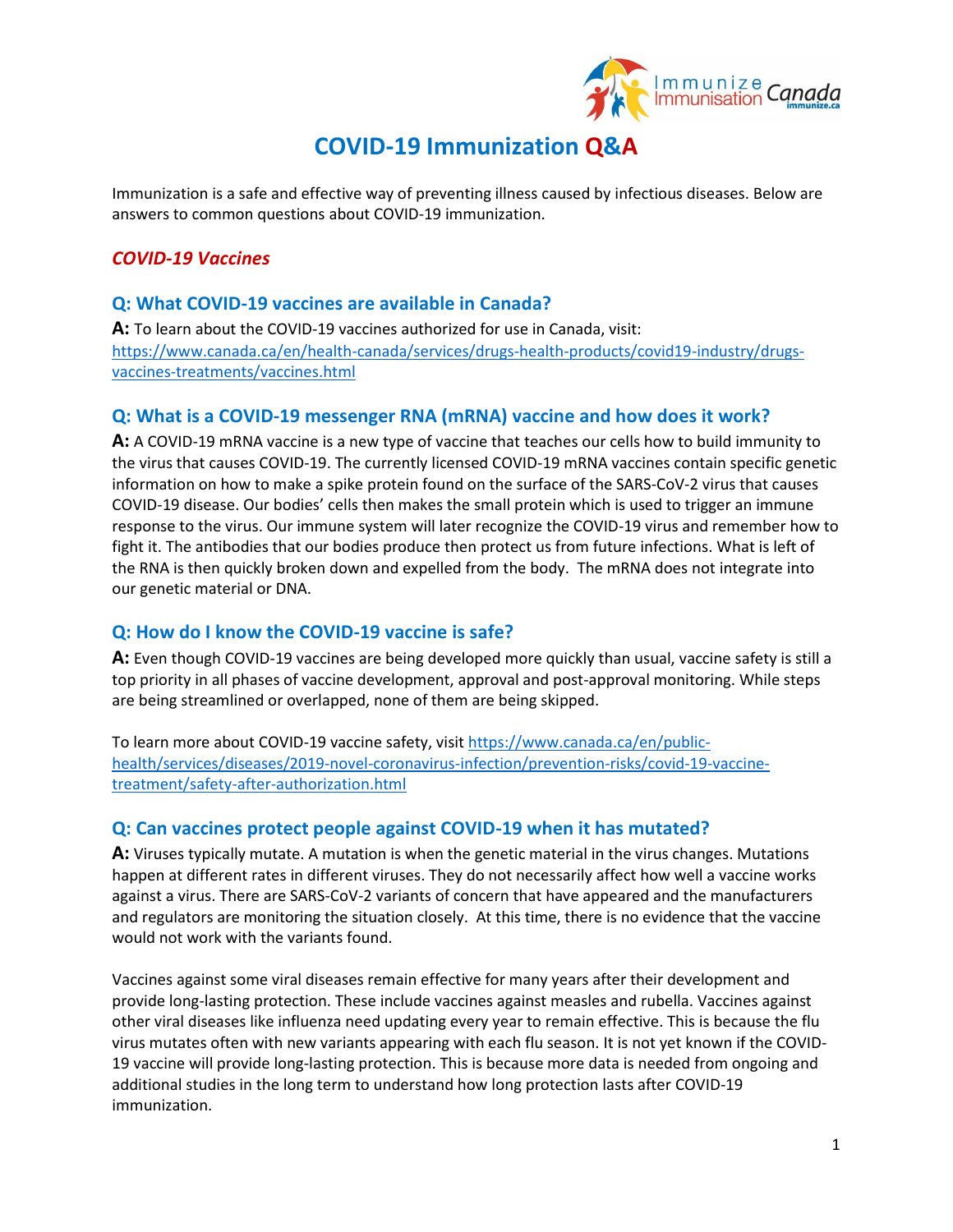

## **Q: Who monitors COVID-19 vaccines?**

**A:** The Public Health Agency of Canada actively monitors the safety and effectiveness of COVID-19 vaccines. During the COVID-19 pandemic, the Public Health Agency of Canada is increasing the monitoring and assessment of emerging safety issues involving COVID-19 vaccines, and is collaborating and sharing information with partners in Canada and around the world such as the World Health Organization (WHO).

Vaccine manufacturers are also required to continuously monitor the use of their health vaccines and report any side effects to Health Canada. To learn more about the monitoring of COVID-19 vaccines, visit[: https://www.canada.ca/en/health-canada/services/drugs-health-products/covid19](https://www.canada.ca/en/health-canada/services/drugs-health-products/covid19-industry/drugs-vaccines-treatments/vaccines/pfizer-biontech.html) [industry/drugs-vaccines-treatments/vaccines/pfizer-biontech.html](https://www.canada.ca/en/health-canada/services/drugs-health-products/covid19-industry/drugs-vaccines-treatments/vaccines/pfizer-biontech.html) and [https://www.canada.ca/en/health-canada/services/drugs-health-products/covid19-industry/drugs](https://www.canada.ca/en/health-canada/services/drugs-health-products/covid19-industry/drugs-vaccines-treatments/vaccines/moderna.html)[vaccines-treatments/vaccines/moderna.html](https://www.canada.ca/en/health-canada/services/drugs-health-products/covid19-industry/drugs-vaccines-treatments/vaccines/moderna.html)

To see weekly reports on possible reactions following immunization, visit [https://health](https://health-infobase.canada.ca/covid-19/vaccine-safety/)[infobase.canada.ca/covid-19/vaccine-safety/](https://health-infobase.canada.ca/covid-19/vaccine-safety/)

#### *COVID-19 Immunization*

## **Q: Who can get the COVID-19 vaccine?**

**A:** Because of initial limited supplies, COVID-19 vaccines are available to priority populations first. Then they will be available to everyone in Canada who is recommended to get the vaccine by federal, provincial and territorial public health authorities.

Priority for early COVID-19 immunization is given to the following people:

- Residents and staff of shared living settings who provide care for seniors
- Adults 70 years of age and older, with order of priority:
	- o Beginning with adults 80 years of age and older
	- $\circ$  Decreasing the age limit by 5-year increments to age 70 years as supply becomes available
- Healthcare workers who have direct contact with patients, including those who work in healthcare settings and personal support workers
- Adults in Indigenous communities

For more information on COVID-19 immunization priority populations, visit [COVID-19 vaccine: Guidance](https://www.canada.ca/en/public-health/services/immunization/national-advisory-committee-on-immunization-naci/guidance-prioritization-initial-doses-covid-19-vaccines.html)  [on the prioritization of initial doses -](https://www.canada.ca/en/public-health/services/immunization/national-advisory-committee-on-immunization-naci/guidance-prioritization-initial-doses-covid-19-vaccines.html) Canada.ca [https://www.canada.ca/en/public](https://www.canada.ca/en/public-health/services/immunization/national-advisory-committee-on-immunization-naci/guidance-prioritization-initial-doses-covid-19-vaccines.html)[health/services/immunization/national-advisory-committee-on-immunization-naci/guidance](https://www.canada.ca/en/public-health/services/immunization/national-advisory-committee-on-immunization-naci/guidance-prioritization-initial-doses-covid-19-vaccines.html)[prioritization-initial-doses-covid-19-vaccines.html](https://www.canada.ca/en/public-health/services/immunization/national-advisory-committee-on-immunization-naci/guidance-prioritization-initial-doses-covid-19-vaccines.html)

#### **Q: Will I have to pay for it?**

**A:** No, COVID-19 vaccines approved for use in Canada are free. As more vaccines become available, free vaccines will be available to every Canadian who wants one.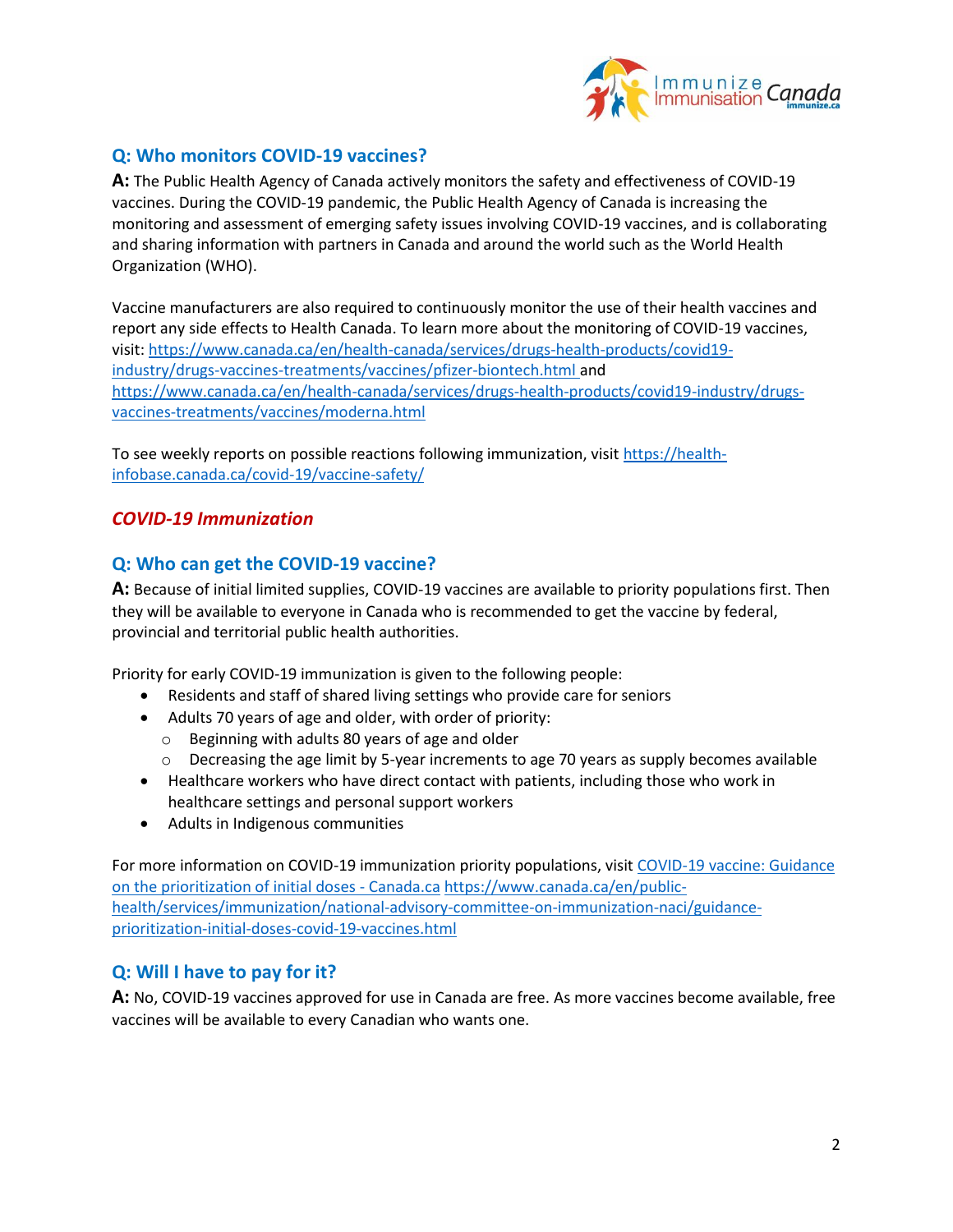

## **Q: Where can I receive it?**

**A:** Check with your provincial or territorial public health authority for information on where to receive a COVID-19 vaccine. For more information, visit [https://www.canada.ca/en/public](https://www.canada.ca/en/public-health/services/diseases/2019-novel-coronavirus-infection/prevention-risks/covid-19-vaccine-treatment/vaccine-rollout.html#a6)[health/services/diseases/2019-novel-coronavirus-infection/prevention-risks/covid-19-vaccine](https://www.canada.ca/en/public-health/services/diseases/2019-novel-coronavirus-infection/prevention-risks/covid-19-vaccine-treatment/vaccine-rollout.html#a6)[treatment/vaccine-rollout.html#a6](https://www.canada.ca/en/public-health/services/diseases/2019-novel-coronavirus-infection/prevention-risks/covid-19-vaccine-treatment/vaccine-rollout.html#a6)

#### **Q: What are the side effects from COVID-19 immunization?**

**A:** Like all medicines, vaccines can cause side effects. Most of these are mild and short term, and not everyone gets them. Even if you get side effects after the first dose, you still need to get the second dose for best protection. The same side effects can be more common after the second dose. Common side effects include:

- Painful, heavy feeling and tenderness in the injection site. This may be worst around 1 to 2 days after vaccination.
- Feeling tired.
- Headache.
- General aches or mild flu-like symptoms.

These symptoms normally last less than a week. If your symptoms persist or worsen, contact your healthcare provider immediately.

#### **Q: Can I be immunized against COVID-19 if I received the flu vaccine?**

**A:** In general, it is safe to receive a COVID-19 vaccine if you have been vaccinated against influenza. However, it is not recommended that you receive an influenza vaccine at the same time as a COVID-19 vaccine. It is best to wait 14 days after any vaccine to receive the COVID-19 vaccine, and 28 days after your last COVID-19 vaccine before receiving any other vaccine.

#### **Q: Can you catch COVID-19 from the vaccine?**

**A:** No, you cannot catch COVID-19 from the vaccine. None of the COVID-19 vaccines available in Canada use live virus that causes COVID-19. You may have side effects after you receive the vaccine. This is normal and is a sign that your immune system is learning how to recognize and prevent the virus that causes COVID-19.

## **Q: If I receive the COVID-19 vaccine, do I still need to wear a facemask or practise social distancing?**

**A:** Yes, according to the Public Health Agency of Canada, while experts learn more about the protection that COVID-19 vaccines provide, it is important for everyone – even those who were vaccinated – to continue.

#### **Q: How long will protection from the COVID-19 vaccine last?**

**A:** Both COVID-19 infection and vaccines are new. Medical and public health experts do not yet know how long protection lasts. It is therefore important that you continue to follow public health measures to reduce the spread of COVID-19, including social distancing, hand washing, staying at home when you are sick and wearing a facemask as appropriate.